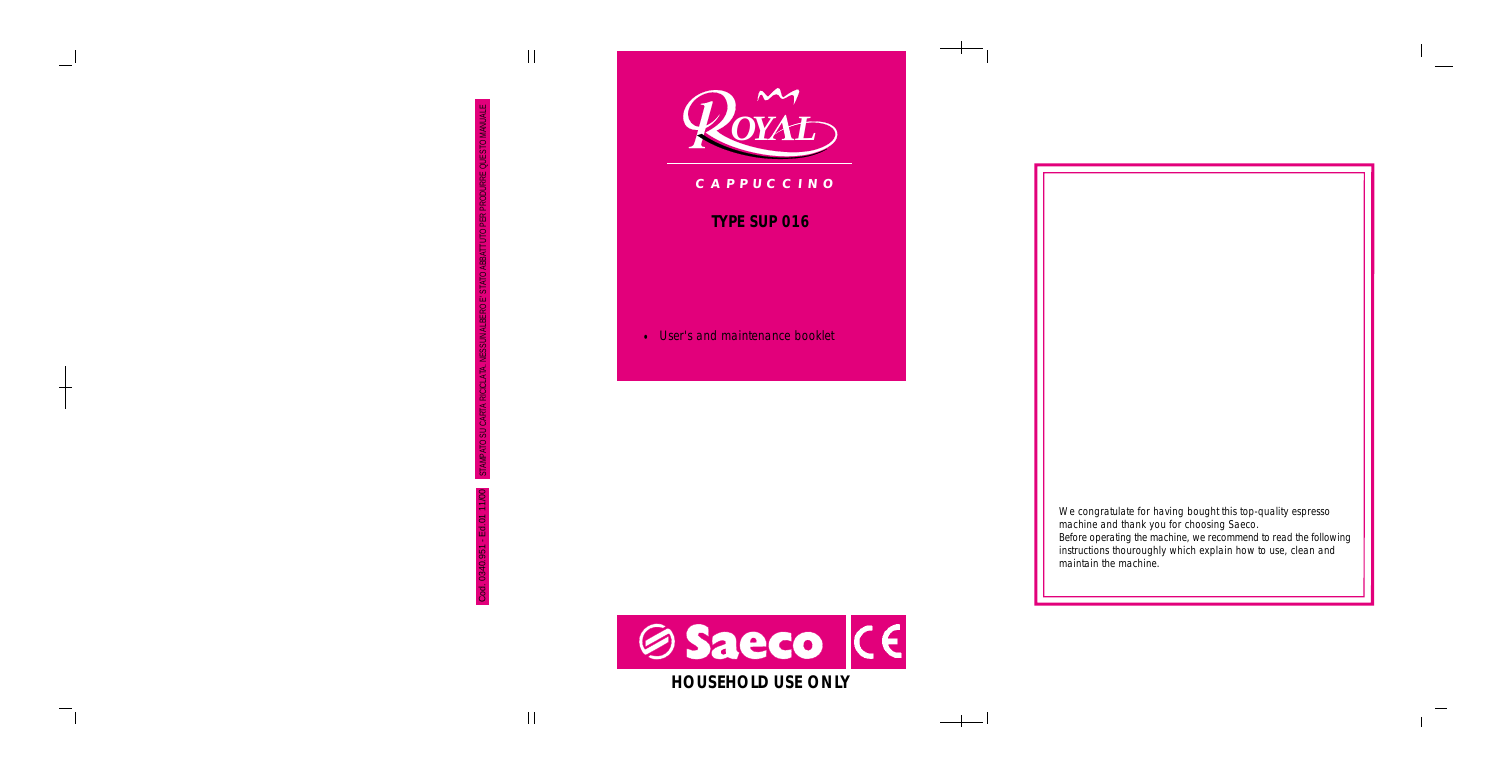

 $\mathbf{I}_\perp$ 

 $\sim$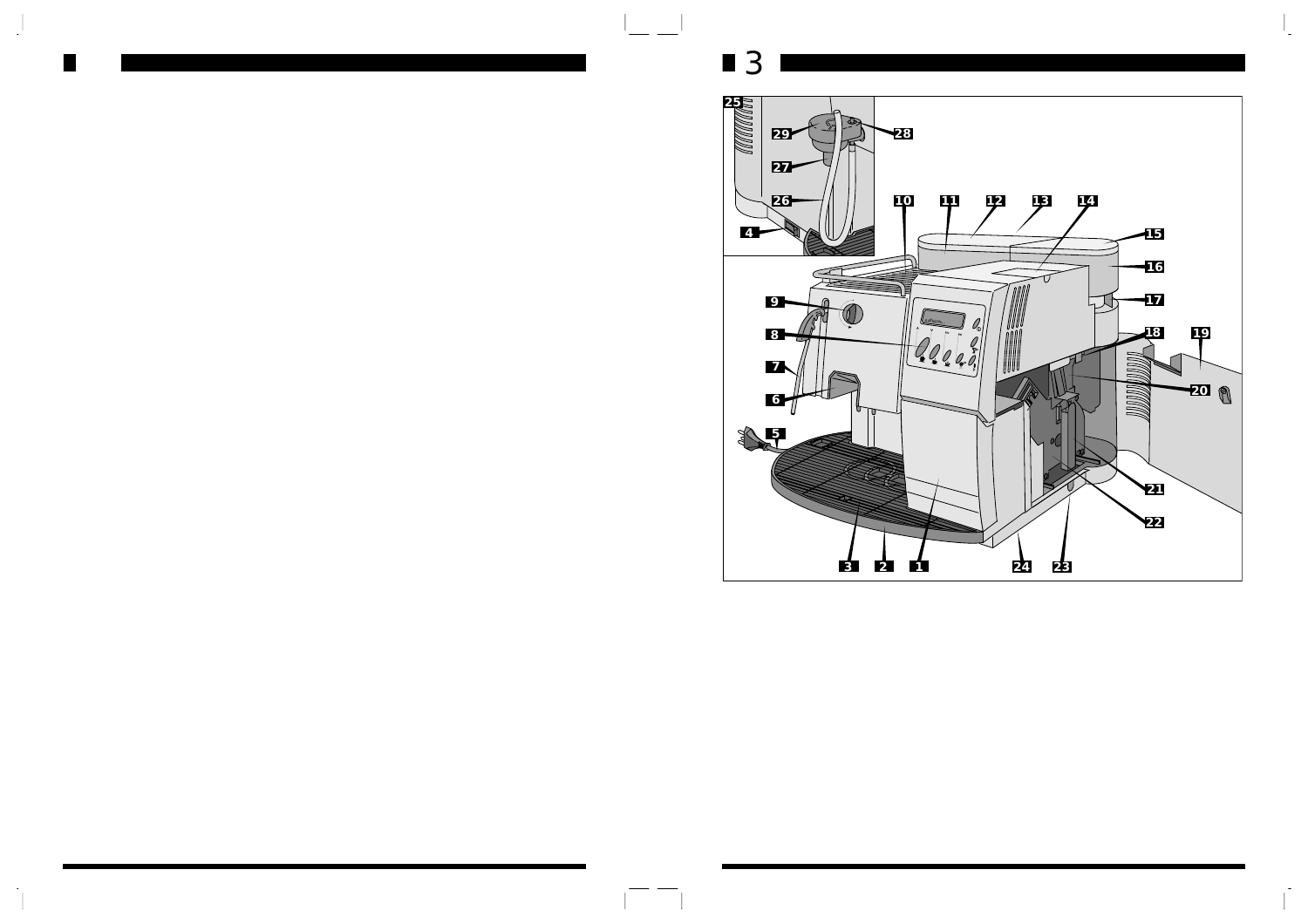

 $\mathcal{L}$ 



ัด

**<sup>+</sup>**

100.45 - 0

 $\mathcal{T}$ 

₹



 $\frac{1}{2}$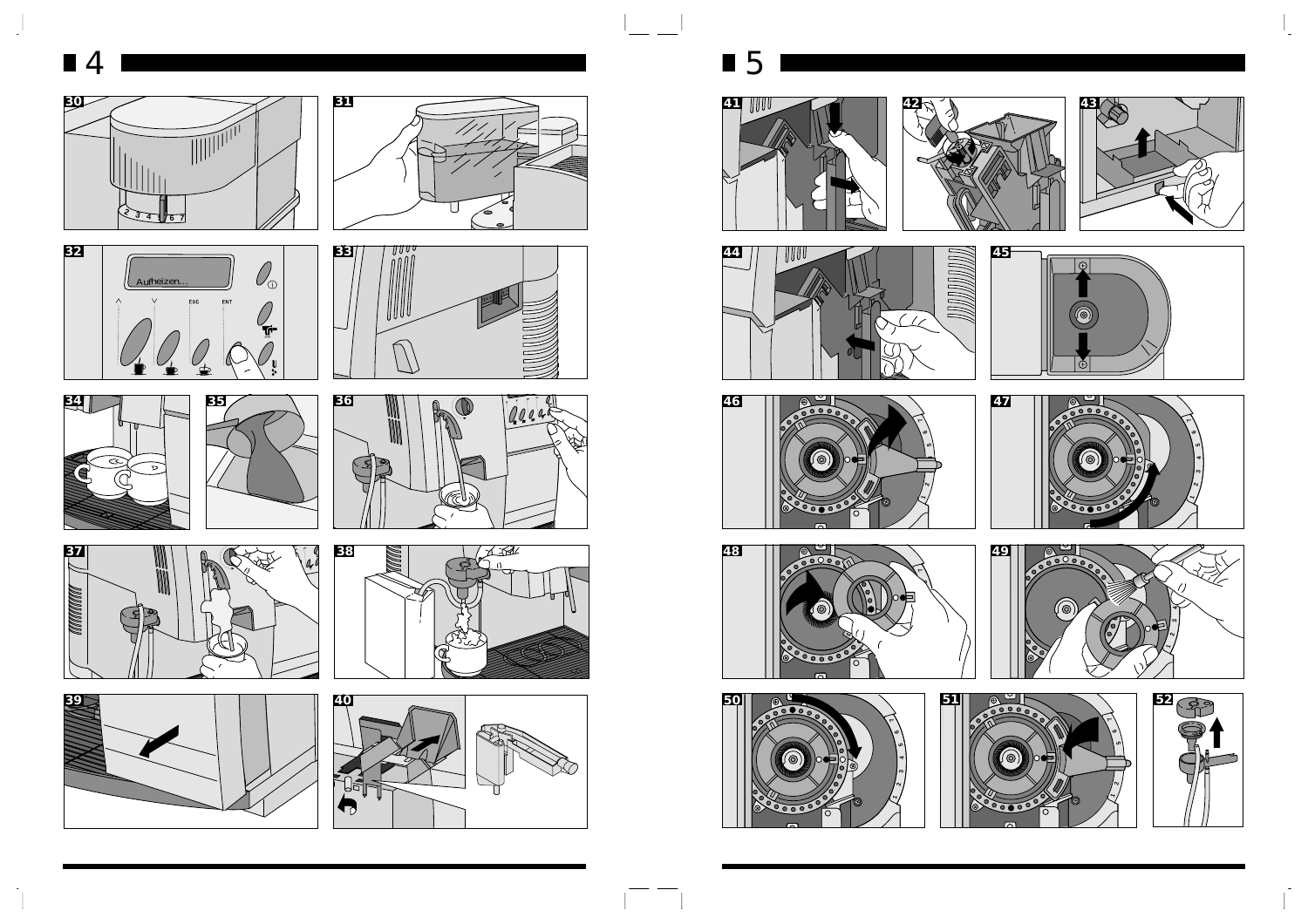

#### **How to use the instructions**

These instructions cannot anticipate every possible use of the machine.

For further information or questions concerning specific situations or problems, please contact the local dealer or manufacturer directly.

**users.**

The warning triangle shows all important safety indications to ensure the user's safety. The non-observance of said instructions may cause serious injuries!



Reference to figures, parts of the machine and control elements are given by numbers or letters, as figure B exemplifies.

**Save these instructions carefully and make sure to hand them to other**



The first cover page of the manual shows figures relevant to the text. Thus, keep it open while reading the instructions.

## **SAVE THESE INSTRUCTIONS**



The lightning flash with arrowhead symbol, within an equilateral triangle, is intended to alert the user to the presence of unisulated «dangerous voltage» within the product's enclosure that may be of sufficient magnitude to constitute a risk of fire or electric shock to persons.

## **Table of contents**

### Page

- 75 Technical data
- 77 Safety rules<br>79 Machine co
- 79 Machine controls and parts<br>79 Description of the control pa
- Description of the control panel
- 80 Unpacking/Installation
- 80 Power supply connection<br>80 Starting and use
- 80 Starting and use<br>81 Drainage
- Drainage

Page

appliance.

 $\triangle$ 

- 82 Programming the machine
- 86 Recommendation
	-
- 87 Grind adjustment<br>88 Brewing 88 Brewing<br>90 Incorpora
- 
- 90 Incorporated Safety Devices<br>91 Cleaning and maintenance or 91 Cleaning and maintenance operations<br>94 Disposal

The exclamation point within an equilateral triangle is intended to alert the user to the presence of important operating and maintenance (servicing) instructions in the literature accompanying the

- 94 Disposal<br>95 Troublesh
- **Troubleshooting**

| Voltage rating                       |                                 | see rating plate on the back of the machine                 |
|--------------------------------------|---------------------------------|-------------------------------------------------------------|
| Nominal power                        |                                 | see rating plate on the back of the machine                 |
| Dimensions (length x width x height) |                                 | approx. 385 x 330 x 395 mm                                  |
| Machine case                         |                                 | metal and plastic material                                  |
| Weight                               |                                 | approx. 16 kg                                               |
| Cable length                         |                                 | approx. 1.2 m                                               |
| System                               |                                 | free flow thermal cut-out, alternating piston pump          |
| Temperature control                  |                                 | electronic                                                  |
| Coffee grinder adjustment            |                                 | grinding adjustment device                                  |
| Coffee grounds ejection              |                                 | automatic.                                                  |
| Ground coffee dosage                 |                                 | coffee releasing device                                     |
| Cup programming                      |                                 | 0-250 ml approx.                                            |
| Water tank                           |                                 | removable, transparent tank                                 |
| Water regulation                     |                                 | electronic, continuous                                      |
| Capacity                             | - water tank                    | approx. 2.4 litres                                          |
|                                      | - bean coffee container         | 300g bean coffee                                            |
|                                      | Steam/hot water dispensing tube | adjustable, supplied with burn protection                   |
| Steam/hot water dispensing           |                                 | adjustable, continuous                                      |
| <b>Heating time</b>                  |                                 | approx. 2 min.                                              |
| Brewing time                         | - espresso coffee               | approx. 20s/cup                                             |
|                                      | - coffee                        | approx. 30s/cup                                             |
|                                      | - hot water                     | approx. 60s/cup                                             |
|                                      | - milk (cappuccino)             | approx. 60-90s cream/cup                                    |
| Overheating protection               |                                 | incorporated                                                |
| Insulation                           |                                 | protection range I                                          |
| Approvals                            |                                 | see rating plate on the back of the machine                 |
| In compliance with EN regulation     |                                 | EN 60335-2-15(96) - EN 60335-2-14(96) - EN 55014            |
| Warranty                             |                                 | in compliance with the warranty certificate enclosed herein |

#### **Accessories** (included in the machine price)

| Measuring spoon                 |
|---------------------------------|
| Central unit key                |
| Cleaning brush                  |
| Water hardness detecting strips |

The manufacturer reserves the right to make improvements to the appliance due to technological advancement.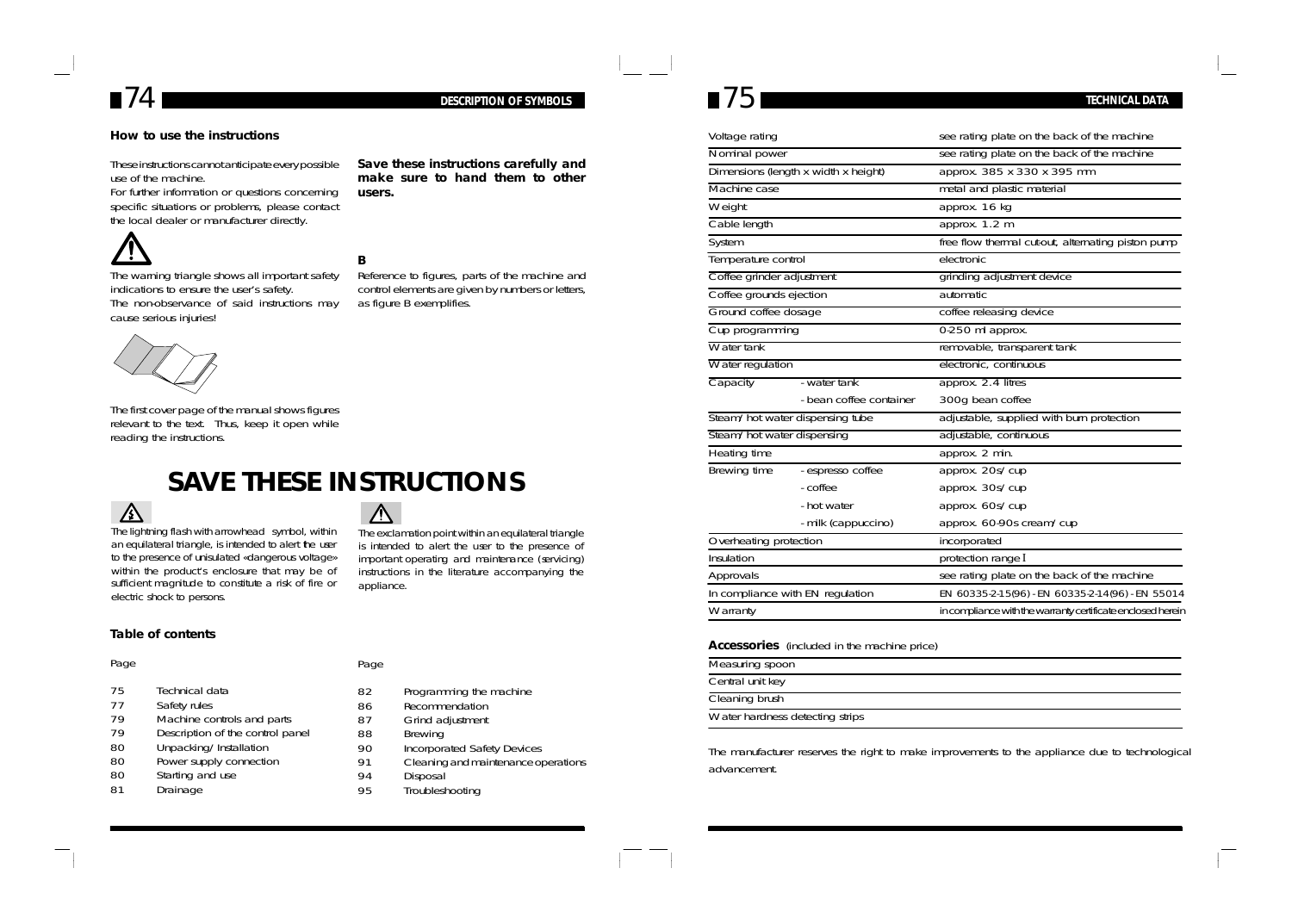# *76 77 SAFETY RULES*













**Electrical parts should never be in contact with water: danger of shortcircuit! Steam and hot water may cause burns. Never direct steam or water jets towards the body; special attention must be paid when touching the steam/hot water spout and the heating plate: danger of burns!**

#### **This machine must be used exclusively for the purposes it has been manufactured.**

Do not make technical changes for any reason whatsoever; any improper use is forbidden, due to the risks which might occur!

### **Warnings**

The machine shall only be used by adults and properly instructed persons.

### **Voltage**

Never touch parts under current! They might cause electric shocks, serious injuries and death. The machine must be connected to a socket with suitable voltage. Voltage must correspond to the voltage shown on the appliance rating plate.

### **A**

### **Power cord**

Never use the machine with a defective power cord. Replace defective power cords and plugs, contacting authorised personnel . Do not extend the power cord around corners, sharp edges or over hot parts and protect it from oil. Do not shift or move the machine by pulling its power cord. Do not unplug the machine by pulling the power cord and never touch it with wet hands. Make sure the power cord does not hang from tables or shelves.

**B**

### **Keep children away**

Do not allow children to play with the machine. Children are not aware of the potential danger caused by electric appliances.

### **Positioning**

Place the machine on a plane surface, where nobody can turn it upside down or be hurt. Hot water or overheated steam might escape from the machine: danger of burns! Never use the coffee machine outdoors or inside rooms with low temperature conditions. Do not place the machine on hot surfaces or in the proximity of open flames to avoid possible damages of the case.

### **Danger of burns**

Do not direct the overheated steam or hot water jet towards you or other people. Do not touch hot surfaces, such as the steam/hot water spout.

### **D**

**C**

### **Necessary space**

For a proper operation of the machine it is advisable to keep to the following indications: - choose a levelled surface

- choose a properly lit and hygienic room

provided with accessible sockets - leave a minimum distance of 100 mm between the machine and the wall

#### **E Cleaning**

Before cleaning the machine, make sure to switch off all keys and unplug the machine. Wait until the machine cools down. Never plunge the machine into water! Do not tamper with the inner parts of the machine and never open the machine.

#### **Repair/maintenance**

In case of defect or suspected damage following a fall, unplug the machine immediately. Never use a defective appliance. Only skilled personnel are authorised to carry out repairs. The manufacturer declines any liability whatsoever, should repairs fail to be carried out by authorised personnel.

In case of fires, use carbon dioxide (CO2) extinguishers. Never use water or powder extinguishers.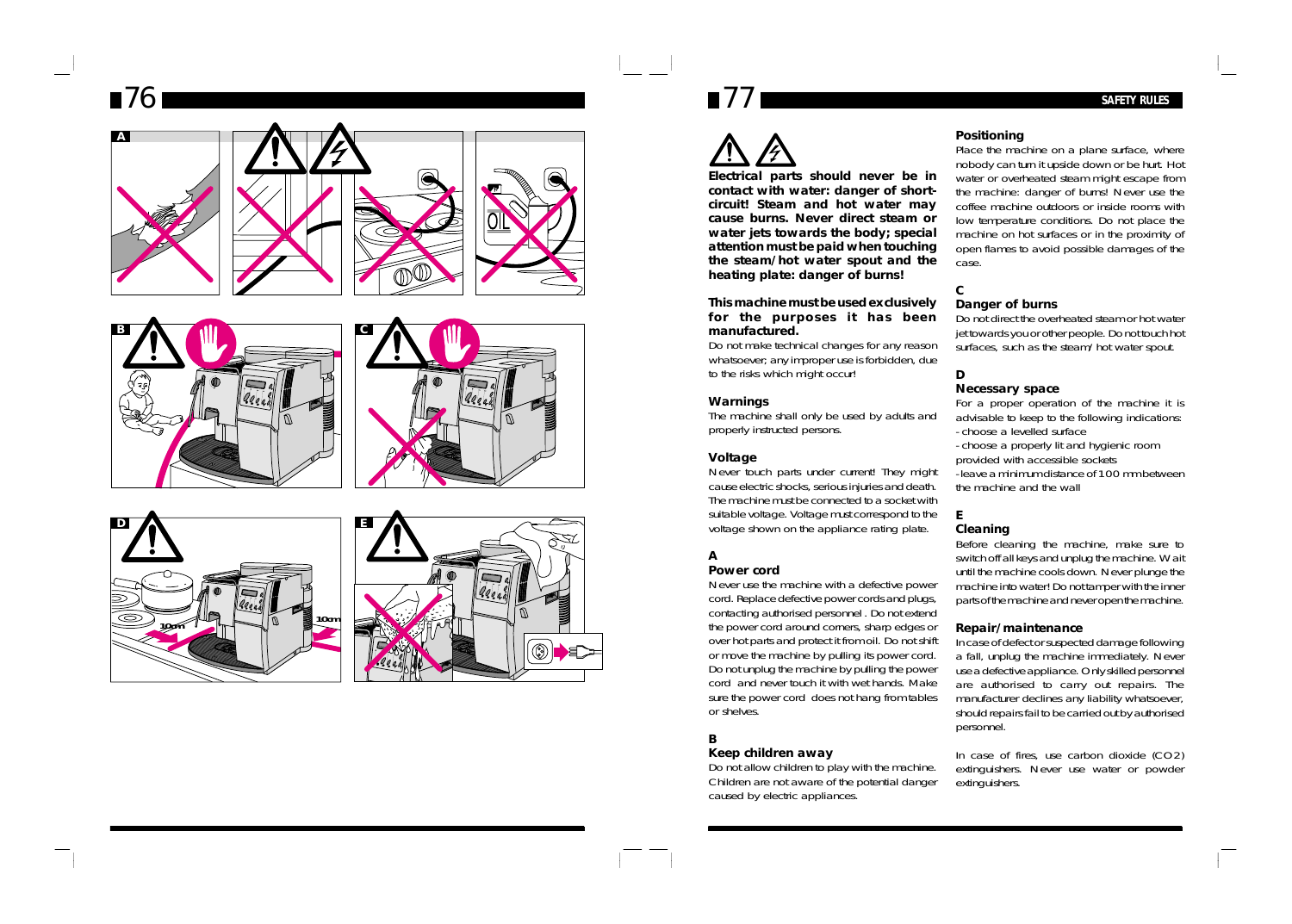## *79 80 MACHINE CONTROLS AND PARTS INSTALLATION*

## **IMPORTANT SAFEGUARDS**

a) A short power-supply cord (or detachable power-supply cord) is to be provided to reduce risks resulting from becoming entangled in or tripping over a longer cord.

b) Longer detachable power-supply cords or extension cords are available and may be used if care is exercised in their use.

c) If a long detachable power-supply cord or extension cords is used,

1) The marked electrical rating of the detachable power-supply cord or extension cord should be at least as great as the electrical rating of the appliance,

2) If the appliance is of the grounded type, the extension cord should be a groundingtype 3-wire cord, and

3) The longer cord should be arranged so that it will not drape over the counter top or table top where it can be pulled on by children or tripped over.

> 16 Coffee bean container **17** Grind adjustment lever

**19** Service door **20** Filling funnel

**24** Swivel

of central unit **22** Central unit 23 Coffee rest drawer

**25** Cappuccinatore **26** Suction pipe **27** Dispenser

29 Cappuccinatore cover

**18** Coffee dosage adjustment lever

**28** Cappuccinatore adjusting valve

**21** Handle for assembling and disassembling

- **1** Coffee grounds container
- **2** Drip tray
- **3** Cup holder surface
- **4** Main switch
- **5** Power cord
- **6** Coffee dispensing unit
- **7** Steam/hot water spout wit burn-protection
- **8** Control panel
- **9** Steam knob
- **10** Cup heating plate
- **11** Water tank
- **12** Water tank cover
- **13** Water level
- 14 Pre-ground coffee container with cover
- **15** Coffee bean container cover

#### **Description of the control panel**

| Digital display                                                                              |                   |
|----------------------------------------------------------------------------------------------|-------------------|
| Standby switch:<br>energy saving function on/off                                             | <b>WARMING UP</b> |
| Selection key for 1 or 2 cups of tall coffee or key<br>$" \wedge"$ in the programming mode   | ESC<br>◇<br>ENT   |
| Selection key for 1 or 2 cups of regular coffee<br>or key " $\vee$ " in the programming mode |                   |
| Selection key for 1 or 2 cups of espresso coffee<br>or "ESC" in the programming mode         |                   |
| Pre-ground coffee selection button or "ENT" in<br>the programming mode                       |                   |
| Cappuccino selection key                                                                     |                   |
| Hot water on/off key                                                                         |                   |
|                                                                                              |                   |

### **Unpacking/installation**

Standard packing is strong enough to protect the machine during mail shipping. Keep this package to return the machine to the manufacturer, whenever necessary.

Before installing the machine, keep to the safety indications at page 77.

Whenever possible, use the machine with swivel (24). When installing the machine, make sure the swivel is always fitted in the provided area on the lower side of the machine.

#### **Power supply connection**



Warning: electric current may cause death! Always keep to safety rules.

The coffee machine must be connected to an adequate socket. Voltage must suit to the voltage specified on the appliance rating plate.



Never use defective power cords! Defective power cords and plugs must be replaced by an authorised personnel.



Should an extension cord be used, check its perfect conditions. The extension cord must have a minimum section of 1,5 mm2 or 16 AWG and must be supplied with a three-pole plug/socket.

#### **Starting and use**



**Parts under current shall never be in contact with water: danger of short-**

**circuit! Overheated steam and hot water may cause burns. Do not direct steam or water jet towards the body; furthermore, great attention must be given when touching either the steam/ hot water spout or the heating plate: danger of burns!**



Never use the machine without water or coffee beans.

Remove measuring spoon, brush and the central unit key from the coffee grounds container (1) and keep them within reach.

Unwind the power cord (5) from the rear side of the machine.

### **30**

Remove the cover (15) and fill the container with coffee beans (300 g approx.), then, replace the cover. Adjust grinding by means of the grind adjustment lever (17), positioning it on point "5" of the scale.



Never fill the coffee bean container with other products since they might damage the machine!



Before filling the container with coffee beans, make sure the pre-ground coffee container (14) is closed to prevent coffee beans from falling into it. They might damage the machine!

Remove water tank (11) from the machine, remove its cover (12) and fill it with cold water (approx. 2.4l). A valve on the tank bottom prevents water from escaping.

**Before installing the water tank in the machine, make sure the coffee bean container cover is properly fitted.**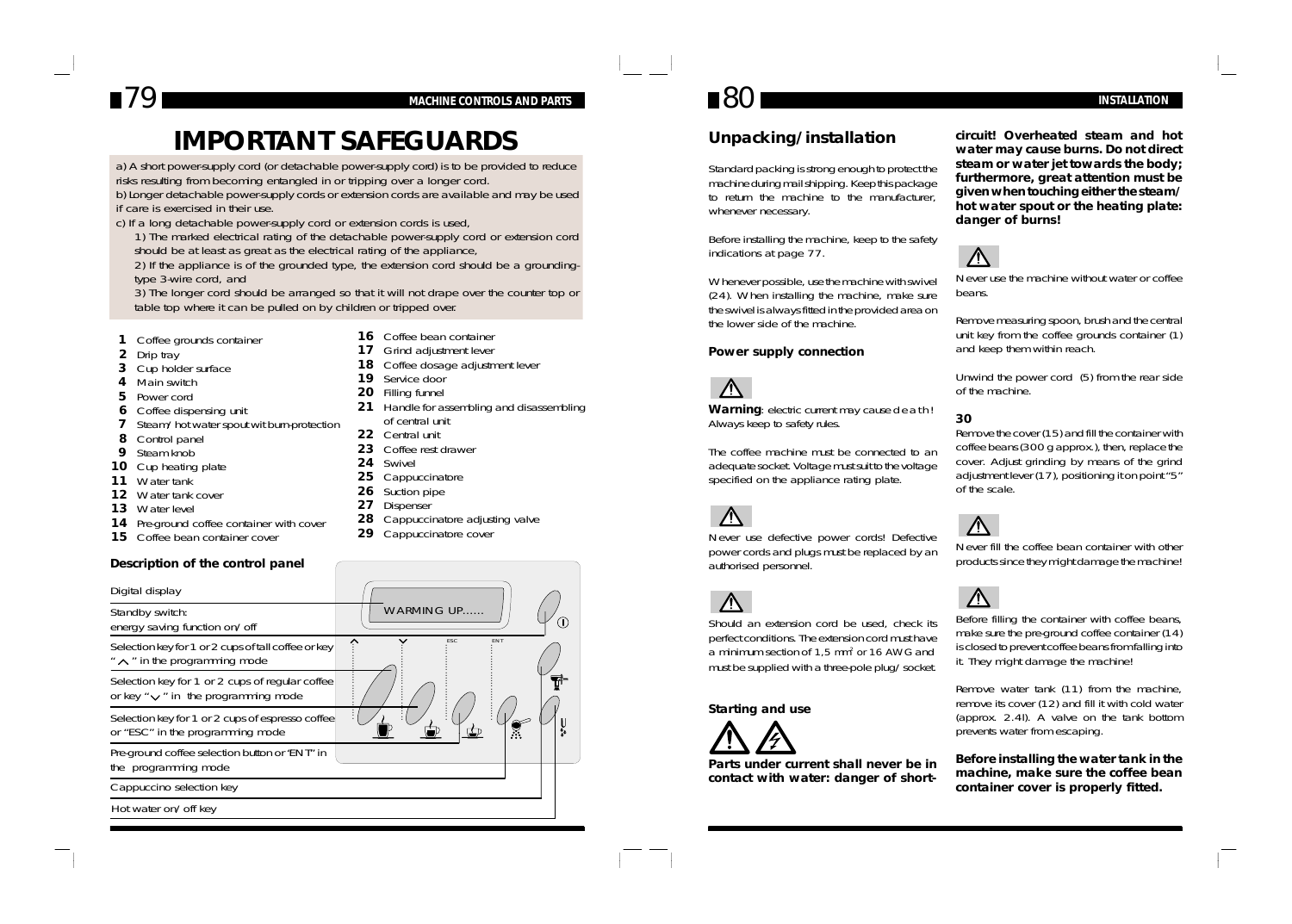### **31**

Install the water tank, slightly pressing over it to fit the valve which will open automatically.



Do not fill the tank with an excessive quantity of water.



Always fill the tank with fresh water only: hot water as well as other fluids might damage the tank. Never use carbon dioxide added water.



Do not switch on the machine on if the water tank is empty: always make sure there is enough water in the tank!

Connect the plug to the socket and press the main switch. The following message will be displayed:

"WARMING UP......."

Should

"ENERGY " "SAVING "

be displayed, press button  $\Phi$  "Standby" to disactivate the energy saving mode.

### **Drainage**

Direct the steam/hot water spout on the drip tray (2). Place a cup or another suitable container under the dispensing tube, then turn the steam/ hot water knob counterclockwise. The pump starts automatically. Wait until a regular water jet is obtained, then close the knob. The machine is now drained and ready to work.

The following message will be displayed:

"SELECT PRODUCT " "READY FOR USE

**Important: It is advisable to drain the machine before the first start, after a prolonged period the machine has not been used or whenever the water tank has been completely emptied.** Furthermore, should the pump be defective, the display shows:

"VENTILATE "

### **Programming the machine**

#### **32**

To enter the programming mode, press the key **ENT** (  $\mathcal{C}$  pre-ground coffee) when the machine is on and keep it pressed until the first two lines of the programming mode are displayed:

> "1 LANGUAGE " "2 SYSTEM 2 "

At the end of the line a blinking asterisk is displayed, which can be moved up and down with the keys  $\leftarrow$  (tall and regular coffee).

If the asterisk is on the first menu, press  $\vee$  button to move it on the second menu and vice versa. The display shows the following sequence of messages:

|               | <b>LANGUAGE</b>   | 10 PROG. H. WATER |
|---------------|-------------------|-------------------|
| $\mathcal{P}$ | SYSTEM 2          | 11 PROG. CAPPUC.  |
|               | 3 WATER HARDN.    | 12 TOTAL COFFFF   |
| 4             | CUP HEATER        | 13 DESCALING      |
|               | 5 TEMP. L. COFFEE | 14 SIGN. DESCAL.  |
|               | 6 TEMP. COFFEE    | 15 TIMER          |
|               | 7 TEMP. S. COFFEE | 16 VENDING        |
| 8             | PREBREWING        | 17 FXIT           |
| 9             | PREGRINDING       |                   |

To leave the menu, move the asterisk at the end of the line to item  $<<$  **Exit**>> using the key  $\vee$ 

Then, press **ENT** (*p* pre-ground coffee). The machine is now in the normal mode again.

### **Selecting single menus**

Select the different menu items by means of the



keys  $\land\lor$  . The key **ENT** allows you to activate the selected item. It is possible to modify the selected figures in a menu item using the keys  $\sim$  . The key

**ENT** memorizes the selected options (for instance "**ON**" for the cup heating plate).

Should you accidentally change some data, press ESC (\*…) to leave the menu item without saving the new options which were selected accidentally.

#### **Language selection**

Move the asterisk to the menu item "LANGUAGE" using the keys  $\wedge\vee$  . Press **ENT** to activate this item. The following message will be displayed:

| "1 LANGUAGE |  |
|-------------|--|
| "ENGLISH    |  |

The keys allow you to change the set options : "**ENGLISH**" , "**ITALIANO**" , "**FRANÇAIS**", "**DEUTSCH**" , "**NEERLANDAIS**", "**ESPAÑOL**", "**PORTUGUES**".

#### **Enabling of second heating system**

Royal Cappuccino is equipped with two boilers with independent circuits. One of these boilers can be disconnected. By pressing keys  $\sim$  move the asterisk at the end of the

line to the menu item "**SYSTEM 2**". Press **ENT** to activate this item. The following message will be displayed:

|     | "2 SYSTEM 2 |  |
|-----|-------------|--|
| "ON |             |  |

The keys  $\land\lor$  allow you to change the set options: **ON, OFF**.

If the second boiler is disconnected it is not possible to dispense steam and therefore cappuccino can't be prepared. Should the cappuccino selection button be pressed or the steam/hot water knob be opened, the display shows the following message:

## $81$  **PRAINAGE 82 PRAINAGE 82 PROGRAMMING THE MACHINE**

|           | "PLEASE ACTIVADE | н |
|-----------|------------------|---|
| "SYSTEM 2 |                  |   |

#### **Water hardness adjustment**

In order to adjust the water hardness, it is necessary to test the water using the strip supplied with the machine. Dip the strip into the water for a second, shake off excess water gently, wait approx. 1 minute and read the results.

Move the asterisk at the end of the line to the menu item "**WATER HARDN.**" using the keys  $\wedge\vee$  and select it by means of the **ENT** button.

The following message will be displayed:

- "3 WATER HARDN./ "
- "HARDNESS 3 "

The keys  $\land\lor$  allow you to change the set options:



### **HARDNESS 4** (hard water) **HARDNESS 3** (medium water) **HARDNESS 2** (soft water) **HARDNESS 1** (very soft water)

#### **Cup heating plate connection**

Royal Cappuccino is equipped with a useful cup heating plate which can be disconnected, if required.

Press keys  $\leftarrow$  to move the asterisk to item "**CUP HEATER**". Press **ENT** to activate this function.

The following message will be displayed:

|     | "4 CUP HEATER |  |
|-----|---------------|--|
| "ON |               |  |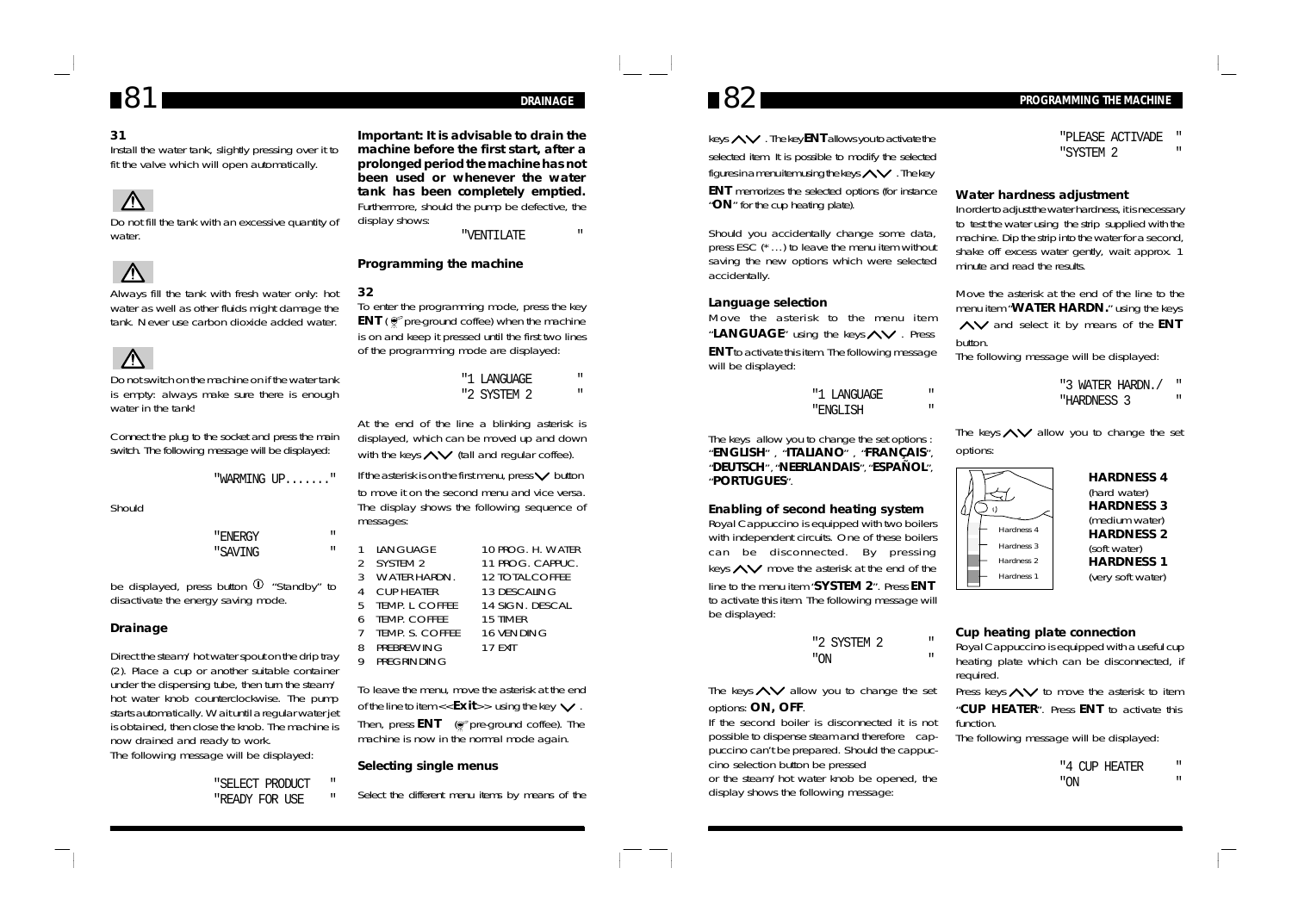## *83 PROGRAMMING THE MACHINE 84 PROGRAMMING THE MACHINE*

The keys  $\sim$  allow you to change the set options "**ON**" or "**OFF**".

#### **Temperature selection**

With Royal Cappuccino a precise adjustment of the coffee temperature can be executed. Move the asterisk at the end of the line to the menu items "**Temp. l. coffee**", "**Temp. coffee**" or "**Temp. s. coffee**" and select it by means of the **ENT** key.

Depending on the selection, the following messages will be displayed:

> "5 TEMP. L. COFFEE" "MEDIUM " "6 TEMP. COFFEE "MEDIUM "

"7 TEMP. S. COFFEE"

The keys  $\leftarrow$  allow you to change the set options

"**Minimum**", "**maximum**", "**high**", "**medium**" or "**low**".

#### **Prebrewing function**

As soon as the coffee has been moistened, the pump stops for a while in order to allow a better utilization of the coffee powder. Move the asterisk at the end of the line to the menu item "**PREBREWING**" and select it by means of the **ENT** key. The following message will be displayed:

|     | "8 PREBREWING |  |
|-----|---------------|--|
| "ON |               |  |

The keys  $\sim$  allow you to change the set options "**ON**", "**OFF**","**LONG**" (in the latter case the pump stop is longer).

#### **Pre-grinding function**

By activating this function, grinding occurs every time the doser is empty. So a ground coffee portion is always ready in the doser, allowing a time saving whenever the machine is often used. This function is not recommended in all other cases, because fresh ground coffee is by far better.

Press keys  $\leftarrow$  to move the asterisk to item "**PREGRINDING**". Press **ENT** to activate this function.

The following message is displayed:

"9 PREGRINDING " "ON "

The keys  $\leftarrow$  allow you to change the set options "**ON**", "**OFF**".

### **Hot water programming**

Whenever this function is enabled, the selected water amount is constantly dispensed. On the contrary, whenever this function is disabled hot water is dispensed until the user stops the dispensing. **Hot water amount can only be programmed with programming mode enabled.**

- "**PROG. H. WATER**". Press **ENT** to activate this function.

The following message will be displayed:

"10 PROG. H. WATER" "ON "

The keys  $\land\lor$  allow you to change the set

options: "**ON**", "**OFF**".

#### **Cappuccino programming**

Whenever this function is enabled, the same amount of cappuccino is constantly dispensed. On the contrary, whenever this function is disabled, cappuccino is brewed until the user stops the dispensing. **Cappuccino amount can only be programmed with programming mode enabled.**

Press keys  $\leftarrow$  to move the asterisk to item "**PROG.CAPUC.**". Press **ENT** to activate this function: The following message will be displayed:

> "11 PROG. CAPUC. " "ON "

The keys  $\sim$  allow you to change the set options: "**ON**", "**OFF**".

### Coffee counter

Press keys  $\sim$  to move the asterisk to item "**TOTAL COFFEE**" and select it by means of the **ENT** key. The following message will be displayed:

> "12 TOTAL COFFEE " " XX"

This value cannot be modified. Quit the menu by means of the **ENT** or **ESC** keys.

#### **Descaling**

Move the asterisk at the end of the line to menu item "**Descaling**" and select it by means of the **ENT** key. The following message will be displayed:

"13 DESCALING "

For descaling procedure, see page 92.

#### **Timer**

The timer enables the automatic switching off of the machine after a preset period, which can be set from 15 minutes to 12 hours after last dispensing. If after a few seconds coffee is brewed again, the timer is reset. If the value set is **0:00**, the timer function is not activated and the machine does not switch off.

Move the asterisk at the end of the line to menu item "**Timer**" by means of the keys  $\wedge\vee$ . Press **ENT** to select this item.

The following message will be displayed:

| "STANDBY    |  |
|-------------|--|
| "AFTER 0:00 |  |

By means of the same keys $\leftarrow$ , select the suitable time and confirm the value through**ENT** button.

When the selected time is over the following message is displayed:

| "ENERGY | п |
|---------|---|
| "SAVING | п |

The machine stops and can be switched on again by means of button  $\sigma$  "standby".

#### **Vending functions**

Royal Cappuccino is equipped with a counter allowing the machine statistic analysis while detecting the different dispensing operations. It is also equipped with another counter which is able to stop the dispensing operations after a certain number. These functions are protected by a special access code.

By means of keys  $\land\lor$  move the asterisk to item "**VENDING**" and select it through the **ENT** key. From the displayed submenu it is possible to select one of the following items by means of the same keys  $\leftarrow$ . On the contrary, if the hot water selection key  $\mu$  is pressed, the submenu can be quit.

The following messages will be displayed:

| п | п<br>"CODE<br>****‼                 |
|---|-------------------------------------|
|   | п<br>"1 LARGE COFFEE<br>п<br>"TOTAL |
|   | "1 COFFEE<br>п<br>п<br>"TOTAL       |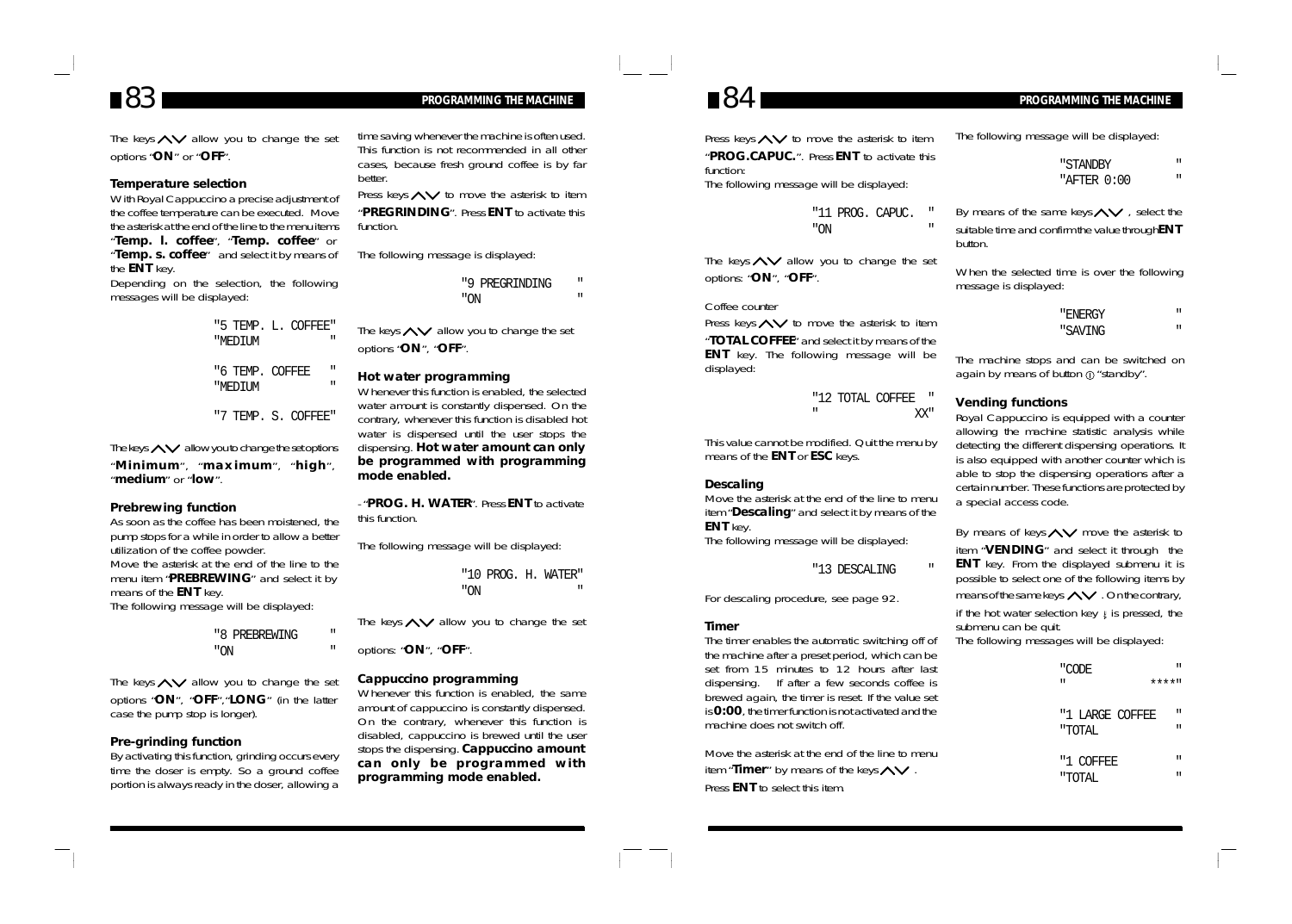## *85 86 PROGRAMMING THE MACHINE RECOMMENDATIONS*

| "1 SMALL COFFEE      | П      | Code                        |
|----------------------|--------|-----------------------------|
| "TOTAL               | П      | To ent                      |
| "HOT WATER<br>"TOTAL | п<br>П | the as<br>it thro<br>The fo |
| "COUNTER             | П      |                             |
| "LOCKING             | Ħ      |                             |
|                      |        | Fnter t                     |
| "COUNTER             | П      | means                       |
| "CYCLES              | Ħ      | ENT.                        |

#### **Code programming**

A code protects the access to the machine counters; enter it for each programming section and before carrying out any modification. As soon as the code is entered, modifications can be carried out without entering it again as long as the programming function is enabled. The machine is not supplied with a code. Keep to the following indications for code programming:

By means of keys  $\land\lor$  move the asterisk to

item "**VENDING**" and select it through the **ENT** key. The following message will be displayed:

> "CODE " " \*\*\*\*"

By means of keys enter the number to be set on the first character and confirm the selection through the **ENT** key. The entered number is saved and the cursor moves automatically to the following character.

After having entered the complete new code, it is necessary to save it. The following message will be displayed:

> "NEW CODE=XXXX " "SAVE NO "

By means of keys  $\leftarrow$  the code can be saved or not saved: **YES** or **NO**.

**Code entering** ter the code, press keys  $\leftarrow$  and move sterisk to the counter to be changed; select uah the **ENT** button. bllowing message will be displayed:

"CODE?? "

he number to be set on the first character by

 $\mathsf{S}$  of keys  $\triangle\mathsf{V}$  and confirm the selection with

The entered number is then saved and the cursor moves automatically to the following character. If a wrong code has been entered, the following message will be displayed for about two seconds:

"CODE FAULTY

After having entered three wrong codes, the entering procedure is not allowed any longer.

#### **Counter modification**

#### **Large coffee counter**

|         | "1 LARGE COFFEE | ш   |
|---------|-----------------|-----|
| "TOTAL: |                 | XX" |

The counter shows the large coffee amount dispensed from the last reset.

From the **VENDING** menu, move the asterisk to the LARGE COFFEE menu by means of keys  $\wedge\vee$  ;

confirm the selection with button **ENT**. By means of the same keys  $\leftarrow$  it is possible

to modify the selected value (to reset the counter, for example). Use the **ENT** button to save a new value. Press the **ESC** button to stop the new value entering procedure and, as a result, the former counter setting shall be considered.

### **Coffee counter**

"1 COFFEE " "TOTAL: XX"

#### The counter shows the regular coffee amount

dispensed from the last reset. From the **VENDING** menu, move the asterisk to

the **COFFEE** menu by means of keys  $\wedge\vee$ 

confirm the selection through **ENT**.

By means of the same keys  $\leftarrow$ , it is possible to modify the selected value (to reset the counter, for example). Press **ENT** to save a new value. On the contrary, by pressing **ESC** the new value entering is stopped and, as a result, the former counter setting shall be considered.

#### **Small coffee counter**

### "1 SMALL COFFEE " "TOTAL: XX"

The counter shows the small coffee amount dispensed from the last reset.

From the **VENDING** menu, move the asterisk to the **SMALL COFFEE** menu by means of keys  $\land\lor$  ; confirm the selection through **ENT**.

By means of the same keys  $\leftarrow$ , it is possible to modify the selected value (to reset the counter, for example). Press **ENT** to save a new value. On the contrary, by pressing **ESC** the new value entering is stopped and, as a result, the former counter setting shall be considered.

#### **Hot water dispensing counter**

| "HOT WATER | п   |
|------------|-----|
| "TOTAL:    | YY∥ |

The counter shows the hot water amount (in ml) dispensed from the last reset.

From the **VENDING** menu, move the asterisk to the **HOT WATER** menu by means of keys  $\leftarrow$  ; confirm the selection through **ENT**.

By means of the same keys  $\leftarrow$ , it is possible to modify the selected value (to reset the counter, for example). Press **ENT** to save a new value. On the contrary, by pressing **ESC** the new value entering is stopped and, as a result, the former counter setting shall be considered.

#### **Counter**

| "COUNTER  | п   |
|-----------|-----|
| "LOCKING: | XX" |

After a certain number of cycles, this function allows to stop the coffee dispensing (excluding hot water, steam and cappuccino dispensing operations). It can also be used, for example, to program the machine servicing. If the **0** value is set, the function is disabled. From the **VENDING** menu, move the asterisk to the **COUNTER** menu by means of keys  $\land\lor$  and confirm the selection through **ENT**.

Press the same keys to modify the selected value (for example to set a new servicing limit). Through **ENT** a new value can be saved. On the contrary, by pressing **ESC** the new value entering is stopped and, as a result, the former counter setting shall be considered.

When the set limit has been reached, the coffee dispensing stops and the following two messages are displayed:

### "COFFEE DISPENS. "

- "BLOCKED "
- "SELECT PRODUCT "
- "READY FOR USE

Reset the counters by pressing the cappuccino selection key  $\blacksquare$ .

#### **Dosage of ground coffee**

#### **33**

The coffee dosage adjustment lever (18) allows the selection of the grinding coffee amount from 6 to 9 grams. Place lever (18) on the required position.

### **RECOMMENDATIONS**

#### **Prolonged idleness**

If the machine hasn't been used for a prolonged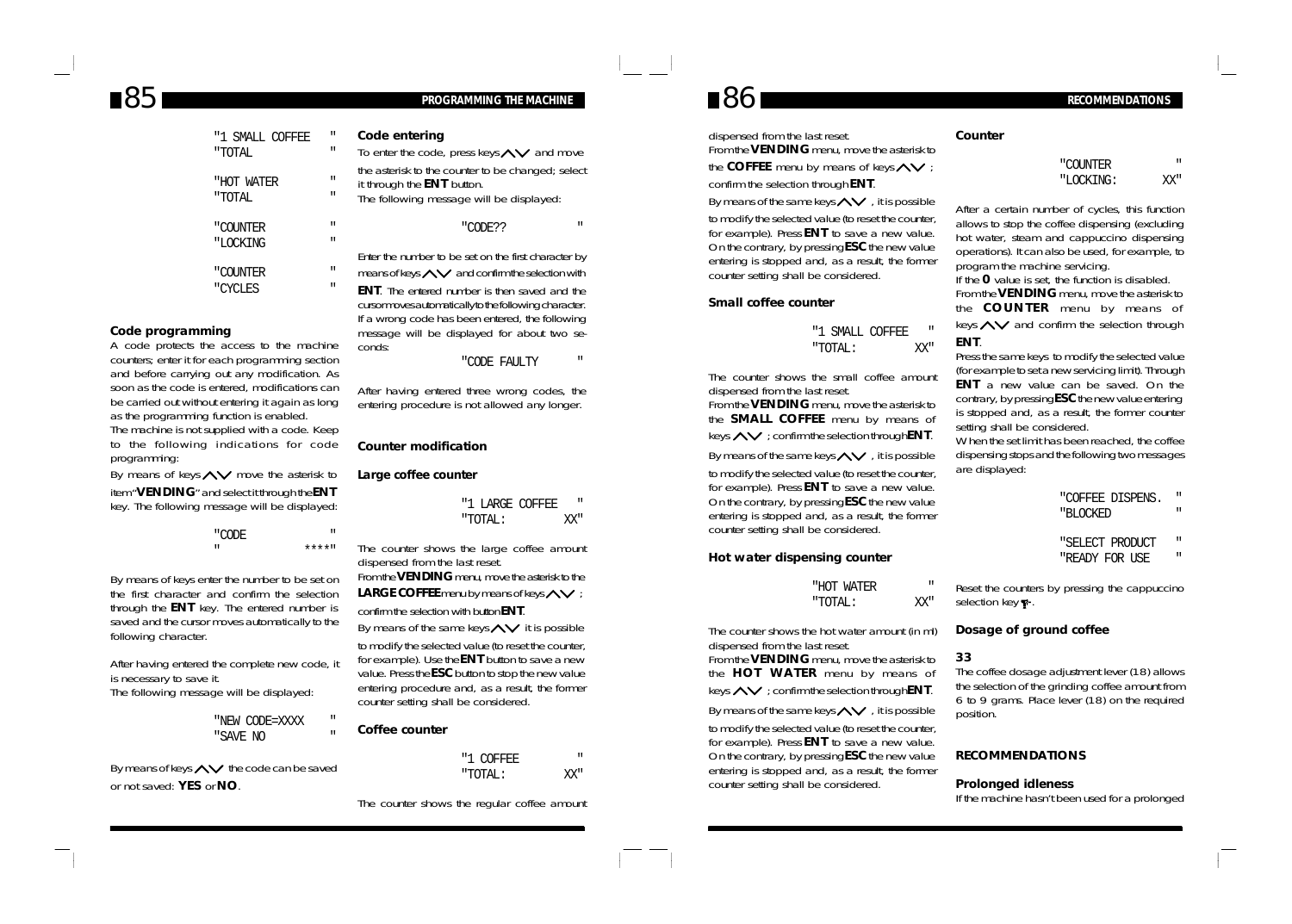## *87 RECOMMENDATIONS 88 BREWING*

period, it is advisable for hygienic reasons to run a rinse cycle through the machine.

Place a cup under the steam/hot water spout (7) and fill it with water by operating the hot water knob.

#### **Preheating cups**

Cups may be preheated by placing them on the special cup heating plate.

#### **Temperature led**

When starting the machine, the following message is displayed:

#### "WARMING UP "

As soon as the operating temperature has been reached, the following message is displayed:

> "SELECT PRODUCT " "READY FOR USE

#### **Empty coffee bean container**

When coffee beans run out, the coffee grinder stops and the following message is displayed:

"COF. BEANS EMPTY "

Fill the container and restart the cycle.

#### **Empty water tank**

When water runs out, the program stops automatically and the following message is displayed:

#### "WATERTANK EMPTY "

Fill the tank and restart the cycle.

#### **Grounds container warning light**

As soon as there are 30 grounds in the container, the following message is displayed:

> "DREGDRAWER FULL " "READY FOR USE

The machine does not stop: remove the grounds container and empty it.

#### **Grind adjustment**

If the coffee flows too quickly (coarse grind) or too slowly (fine grind) into the cup, adjust coffee grinder. The recommended grind level is position 5.

Should grinding be too coarse, adjust it on a lower value (e.g. from 5 to 3). On the contrary, should grinding be too fine, adjust it on a higher value (e.g. from 5 to 7).



Adjust the grind level only when the coffee grinder is running. Avoid any extreme adjustment (for instance on position 1) whenever possible. It is preferable to try another coffee blend, since not all coffee blends are suitable.

#### **Coffee blends**

Make sure coffee is fresh. An espresso roast is preferable.

In order to obtain a strong and aromatic espresso coffee, use special blends suitable for espresso coffee machines and special cups with thick sides.

Keep coffee in a cool place, in an hermetically sealed container.

#### **Operation time**

The machine may be kept on all day long. However, in case of a prolonged period of idleness, it is advisable to enable the energy saving function by pressing the standby  $\Phi$ switch. If the timer is properly programmed, this operation is automatic: for this purpose, see page 84.

In case of a prolonged period of idleness, it is advised to switch the main switch (4) off; once switched on again, the machine will be ready to be used within two minutes.

#### **Switching off the machine**

Switch the machine off only after the coffee cycle has been concluded.

#### **BREWING**

Royal Cappuccino is equipped with 2 independent heating systems which may dispense at the same time coffee and hot water, coffee and steam or coffee and cappuccino.

If, during the dispensing of 2 coffees, hot water, steam or cappuccino are dispensed at the same time, it may happen that the second coffee portion is not immediately ground after the first one, but only at the end of the first coffee dispensing.

#### **Cup level filling**

This machine allows the precise dosage of the coffee quantity, according to the cup dimension. The desired quantity  $\mathbf{r} \triangleq \mathbf{r}$  can be selected through the selection keys . The relevant messages will be displayed.

To set the quantity of coffee to be dispensed, it is necessary to press the relevant selection key till the desired quantity of coffee is obtained (max. 250 ml approx.).

During this operation, the following message is displayed:

> "1 SMALL COFFEE " "PROG. QUANTITY

The machine considers automatically the

necessary amounts to brew two cups of coffee.

**Attention!** If the pre-brewing function is enabled during the cups dosage adjustment, keep the selected key pressed even during the pump stop until the desired amount is reached.

#### **Double quantity of coffee or 2 cups of coffee**

By pressing one of the three selection keys twice, before coffee dispensing begins, the machine will brew a double portion of coffee.

#### **Coffee grinding 34**

This machine grinds a portion of fresh coffee for

each cup; for two cups, it grinds two portions of coffee, one after the other, thus ensuring optimum coffee quality.

Adjust the grinding degree according to the instructions mentioned at page 87.



Adjust the grinding degree only when the coffee grinder is running.

#### **Coffee dispensing**

Place one or two preheated cups on the cupholder grill (3) under the dispenser (6). By pressing the relevant selection key, the machine will automatically dispense the selected coffee.

Dispensing may be interrupted by pressing one of the coffee selection keys, if an excessive water amount has been selected. Should you interrupt the coffee flow after the first of two coffees, the second is not dispensed.

#### **Pre-ground coffee**



Make sure to use pre-ground coffee only (medium ground). Never use whole beans or soluble coffee.



Right before brewing coffee, fill the container with freshly ground coffee. For best results, make sure coffee blend is fresh. Remember that ground coffee ages soon, thus losing its quality!

### **35**

Important!

Use the measuring spoon supplied to fill the container (14) with a single portion of ground coffee! Use a full measure only.

To dispense coffee, press pre-ground coffee button  $\bullet$  and the desired selection key (large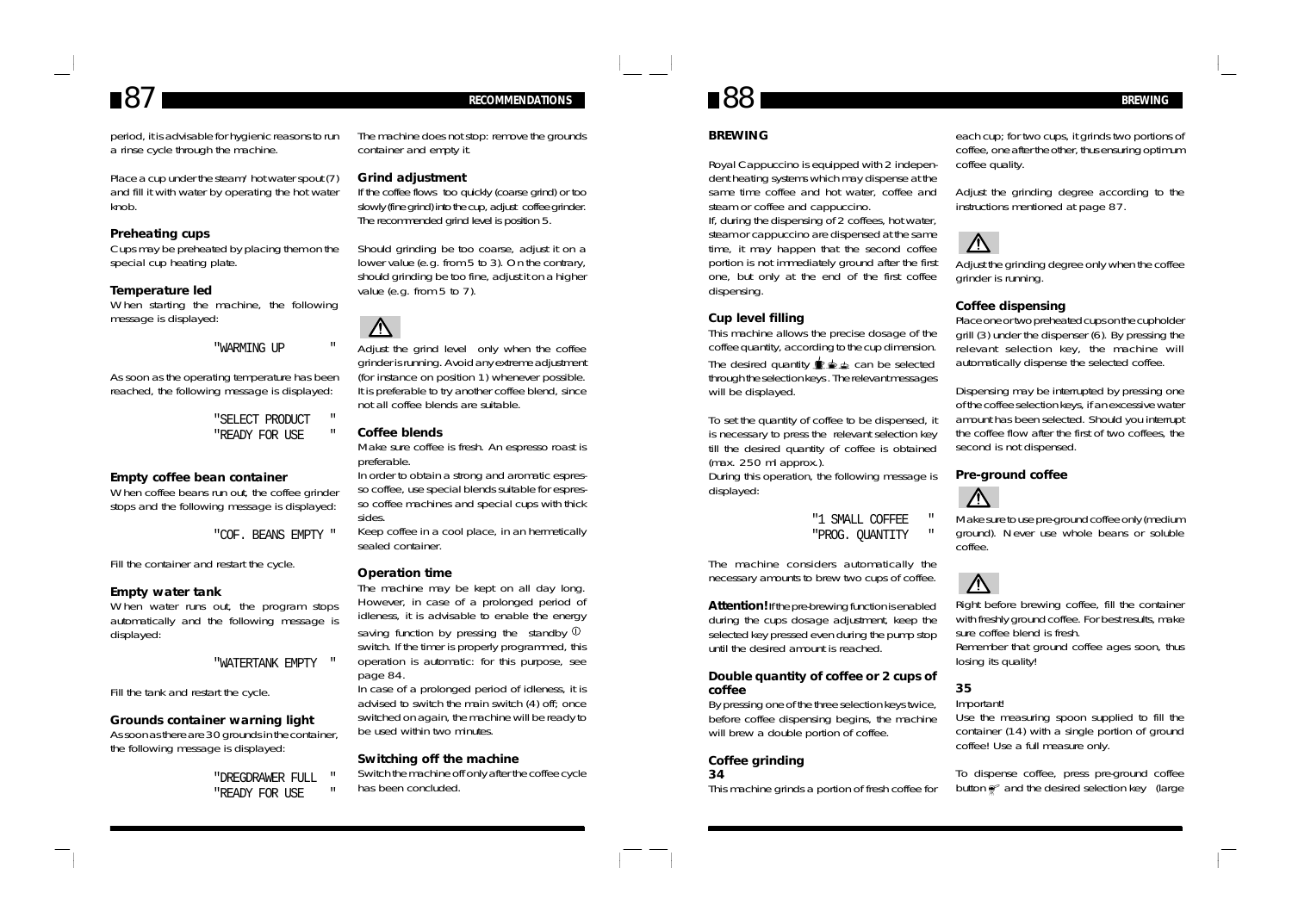coffee, coffee, small coffee) to obtain a cup of coffee.

**Important!** This function does not allow the double coffee cycle.

Dispensing may be interrupted by pressing one of the coffee selection keys, if an excessive water amount has been selected.

#### **Hot water dispensing**

Hot water dispensing is accomplished through an independent water circuit which ensures the correct temperature and supplies tasteless hot water to be used for tea, soup, etc.

By operating the hot water key, the following two messages will be displayed:

> "HOT WATER "READY FOR USE

> "SELECT PRODUCT " "READY FOR USE

This happens because the machine, as mentioned before, can dispense two products at the same time.

During hot water dispensing, only the programmed amount is dispensed if the corresponding programming is enabled. On the contrary, dispensing should be stopped by pressing again the selection key when the desired amount is reached.

If hot water only is dispensed, dispensing is faster than when coffee is dispensed at the same time.

To program the hot water amount, it is necessary to keep the corresponding selection key pressed till the desired amount is reached.

#### **Attention: hot water can only be programmed if the corresponding programming function is enabled (see page 83).**

During the programming phase, the following message will be displayed:

"HOT WATER "PROGR. QUANTITY "

### **36**

Place a glass or cup under the steam/hot water spout (7), then press the hot water selection key. Hot water will be automatically dispensed.

#### **Steam dispensing**

To heat milk or other drinks.

## $\bigwedge$

Always clean the spout with a damp cloth soon after the use; otherwise, it might be difficult to remove milk residues.



After a steam outflow, always drain the machine.

By turning steam knob (9), these two messages will be displayed:

- "STEAM "
- "READY FOR USE
- "SELECT PRODUCT "
- "READY FOR USE

This happens because the machine, as mentioned before, can dispense two products at the same time.

Direct steam/hot water spout (7) on cup holder grill (3) and slightly open knob (9), turning it counterclockwise.

Wait until the remaining water has flown out of the spout. Then, move the spout outwards and plunge it deeply into the fluid to be heated.

#### **37**

Slowly open the steam/hot water knob and heat the fluid, with a circular movement from the bottom to the top.

When the fluid has reached the desired tempe-

## $89$  **BREWING 80 BREWING 80 BREWING 80 BREWING 8 90 BREWING 84FETY DEVICES**

rature, close the knob and immediately clean the spout with a damp cloth. **Attention:** the spout is hot, it may cause burns!

#### **Cappuccino**

Through the special Cappuccinatore, this machine can brew a real cappuccino without any problem. By pressing the cappuccino button, these two messages will be alternately displayed:

| "CAPPUCCINO    |  | п |
|----------------|--|---|
| "READY FOR USE |  | п |

"SELECT FOR USE "

"READY FOR USE

That is because the machine, as mentioned before, can dispense two products at the same time.

### **USER MAINTENANCE INSTRUCTIONS**

#### **INCORPORATED SAFETY DEVICES**

During the cappuccino dispensing, only the programmed amount is dispensed if the corresponding programming is enabled. On the contrary, dispensing should be stopped by pressing again the selection key when the desired cappuccino amount has been reached. To program the cappuccino amount, it is

necessary to keep the corresponding selection key pressed till the desired amount is reached.

#### **Attention: cappuccino amount can only be programmed if the corresponding programming function is enabled (see page 83).**

#### **38**

For cappuccino dispensing, fit suction pipe (26) of the Cappuccinatore (25) in a milk container or in another container. To prevent milk container deformation, pierce it on the top to allow air entry. Place the cup under dispenser (27) and press the cappuccino selection key.

Cappuccino dispensing can be adjusted by turning the special Cappuccinatore adjustment valve (28). **Note**: it is suggested to use milk with low fat amounts (1.5%).

#### **Cappuccinatore cleaning**

Let the Cappuccinatore drain a full water container after each cappuccino dispensing: in this way, the device will be perfectly cleaned.

#### **Incorporated safety devices Automatic off**

Should the service door be open, the machine automatically switches off. If the central unit is not mounted, only water and steam can be dispensed.

#### **Electronic grinding time control**

As soon as the coffee bean container is empty, grinding automatically stops after 20 seconds approx. Fill the container with coffee beans, as shown at page 80.

#### **Electronic pump control**

The machine switches off automatically as soon as the water in the tank is under the minimum level checked by a special water level indicator (73). Fill the tank according to the procedure shown at page 80.

#### **Electronic temperature adjustment**

Said adjustment controls the correct temperature to brew coffee and to dispense hot water and steam. Coffee brewing is automatically interrupted should the water temperature be excessive (safety thermostat and overheating safety device activated).

#### **Antigravel device**

Even selected coffees may contain impurities. To avoid damages, the coffee grinder is fitted with an antigravel device against impurities. Should gravel end up into the coffee grinder, you will hear a strong and characteristic noise. Stop the machine immediately otherwise the machine will automatically stop within 20 seconds thanks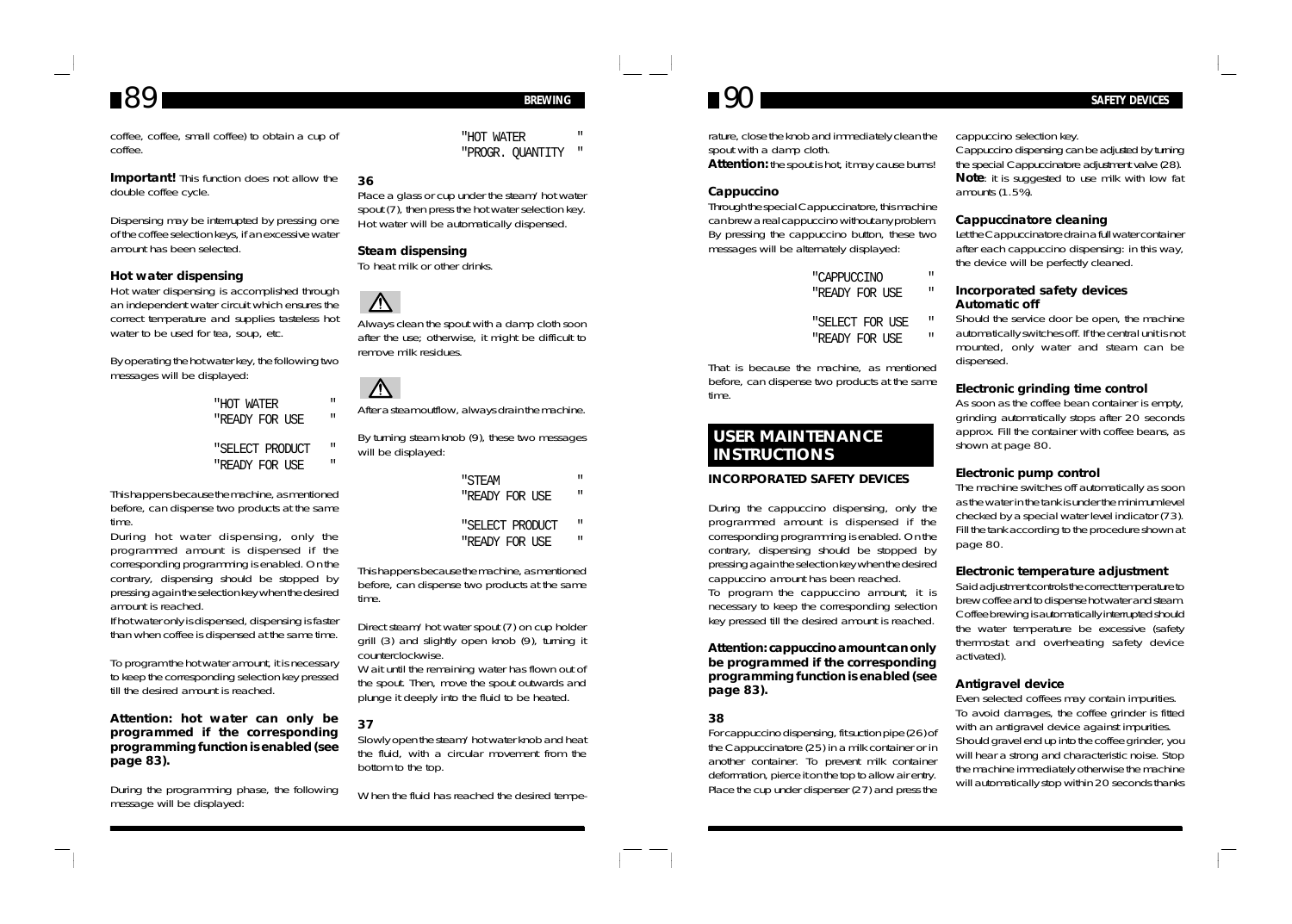to the special electronic protection system. **Important:** Do not start the machine before the foreign body has been removed, otherwise the motor may be damaged. Procedures: see page 92, points 45-49.

### **Cleaning and maintenance operations**

#### **General cleaning**

To ensure a good coffee quality and a longer working life, always keep the machine clean.

## $\bigwedge$

Before cleaning the machine, turn off the main switch, unplug the machine and wait until it cools down.

Do not immerse the machine into water or other fluids: it may be irreparably damaged!



Do not wash parts of the machine in the dishwasher!



Always handdry all parts of the machine, do not dry them in the oven or microwave oven!

#### **Water tank, drip tray, coffee grounds container and coffee dispenser 39**

In order to keep the service area and the central unit (22) clean, daily empty the coffee grounds container (1), after machine use.

The water tank (11), drip tray (2), cup holder grill (3) and coffee grounds container (1) should be washed periodically, using a non-abrasive solvent and drying them carefully.

### **40**

Coffee dispenser (4) may be removed for cleaning

## *91 CLEANING AND MAINTENANCE OPERATIONS 92 DESCALING*

operations. Unloose the screws and rinse the dispensing tube thoroughly with hot water.

From time to time, clean the machine casing with a damp cloth and dry it.

Clean pre-ground coffee container (14) with the aid of the brush supplied, whenever necessary.

#### **Central unit**

Clean central unit (22) whenever the coffee bean container is filled, or at least once a week.

Switch off the machine and open service door (19). Remove grounds coffee container (1).

#### **41**

Remove central unit (22), by holding the handle and shortly pressing the PRESS key.

Wash the central unit with hot water; **do not use any solvent.**

#### **42**

Make sure there are no coffee residues on the two steel filters: the upper filter can be removed by unloosening and turning the plastic pin anticlockwise using the tool supplied. Dry thoroughly each central unit component, fit the filter again and tighten it properly with the screw .

### **43**

Remove coffee rest drawer (23) and clean it, using a non-abrasive solvent. Clean the service area thoroughly and fit the coffee rest drawer again.

### **44**

By holding the central unit by its handle, slide it back into its original position, making sure it is correctly engaged. Then close the door. Fit the coffee grounds container again.



**When fitting the central unit, do not press "PRESS" button: it may cause**

#### **irreparable damages to the machine!**

**Warning:** if the central unit is not correctly fitted, the following message will be displayed:

"BREW UNIT MISS "

The machine cannot dispense coffee.

#### **Coffee grinder**



Never fill the coffee grinder with water: it may irreparably damage the machine!

### **45**

#### Clean the coffee beans container periodically; **this operation should be accomplished by a qualified technician!** Unplug the machine.

Empty the coffee container and unloose the two fastening screws. Now, the container can be removed and cleaned.

### **46**

Carefully pull the adjustment lever upwards, previously writing the set grinding degree.

### **47**

Turn the adjustment ring counterclockwise, until the blue marks coincide.

### **48**

Now, it is possible to remove the grinding ring from the machine, slightly pulling it upwards.

### **49**

With the aid of a brush or a narrow vacuum hose, clean both the gear box and the grind ring support. Make sure the position of the grind ring does not shift.

To reassemble the coffee grinder, carry out the reverse sequence, making sure the adjustment ring has not been shifted during cleaning. If that is the case, turn it until the blue mark coincide with one of the three notches.

Assemble the grind ring support and make sure the blue marks coincide.

### **50**

Turn the adjustment ring clockwise, to make the red marks coincide.

### **51**

Fit the adjustment lever on the ring, until it coincides with the previously set grinding degree.

#### **Cappuccinatore 52**

To quickly clean the cappuccinatore, immerse the suction pipe into warm water and let water flow through it.

For a more accurate cleaning, remove the cappuccinatore and open cover (29). Clean the outside part with warm water and rinse it with cleaned water.

### **Descaling**

### **Attention: The descaling operations mus be carried out when the machine components are cold.**

Descaling removes limescale from all surfaces and holes, thus ensuring a perfect operation of valves, heating controls and other important parts.

**Note:** due to the complexity of the coffee machine hydraulic circuit, the following descaling cycles (automatic and standard) do not allow the descaling of all tubes.

**In fact, easily accessible components such as the central unit (22) and its plastic connection are excluded.**

The machine must be descaled every 3-4 months, depending on the water hardness degree. A more frequent descaling is recommended wherever the water hardness degree is very high. To avoid dangerous delays to users, this machine is supplied with a special control counter, reminding the user to perform this operation, according to the water hardness degree.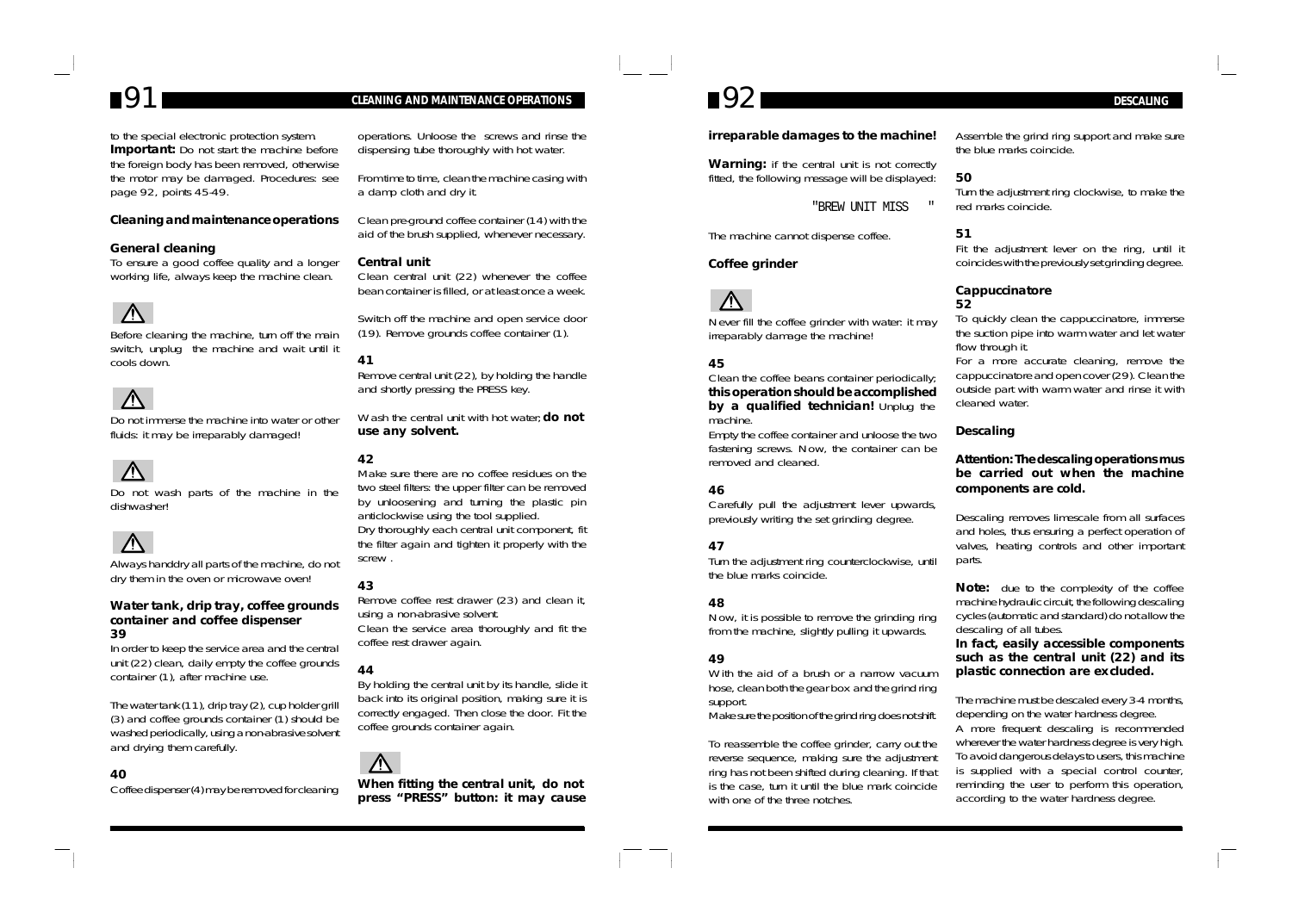## *93 DESCALING*

#### In this case, the following message will be displayed:

#### "DESCALING "

When this message is displayed, the machine does not stop; however, it is suggested to descale quickly the machine. To cancel the message, see programming menu indications, point 14.

The machine has been adjusted on a 25°òH value, which causes the warning light to switch on after 150 l approx.

Should it be necessary, the water hardness value may be exactly programmed, following the instructions shown at page 82.

The following adjustments are possible: **Hardness 4**: high water hardness, over 29°òH (14°dH), i.e. 80 l water approx. **Hardness 3**: medium water hardness, approx. 20-29°òH (7-14°dH), approx. 150 l water passage. **Hardness 2**:soft water, approx. 12-20°òH

(4-7°dH) approx. 300 l water passage **Hardness 1**:very soft water, less than 10°òH (3°dH), approx. 500 l water passage

In hard water regions, a filter should be used both to improve the coffee quality or to protect the machine, thus reducing the descaling frequency.

**Note**: for this purpose, use a descaling product suitable for coffee machines.

### **Never use vinegar!**

Descaling can be performed in two ways:

#### **Automatic descaling**

Select this mode in the programming menu (see page 84).

By means of keys  $\land\lor$ , move the asterisk at

the end of the line on the menu item **Descaling** and confirm the selection with the **ENT** key. The following message will be displayed:

"13 DESCALING "

Pour a discaling solution into the water tank (according to the instructions on the product package). Switch the machine on the programming mode. Place a large container under the steam/ hot water spout and open slowly the steam knob. The automatic descaling starts: Small amounts of descaling solution are pumped into the circuit. Then the pump stops to let the solution take effect. During this phase, the following message is displayed:

"MACHINE IS "

"DESCALING "

After approx. 45 minutes, when the procedure is accomplished, the following message will be displayed:

> "DESCALING " "FINISHED "

Close the steam knob. The pump stops. Press **ENT** button. A display message reminds you to rinse away any possible descaling residues from the machine.

#### "RINSE MACHINE "

Remove water tank, rinse it accurately and fill it with fresh water. Clean the machine using the hot water knob and let the whole tank content flow out. The following message will be displayed:

> "RINSING " "FINISHED "

Press the hot water key again. Go back to programming function by pressing the **ENT** key.

**Note**: By pressing the **ESC** key, it is possible to quit descaling procedure.

#### **Reset descaling message**

In programming function, by pressing keys  $\sim$ move the asterisk till the end of the line on the menu **Sign. Descal** and confirm the selection with **ENT** button.

The following message will be displayed:

"RESET DESCALING " "NO "

By means of the same keys  $\leftarrow$ , it is possible to modify the value; **Yes** or **no**.

Through this reset operation, the internal counters of the two water systems are reset and the message **DESCALE** is erased. If the function

#### "SIGN. DESCAL. "

is selected without the displayed message **Descale**, the following message will be displayed:

> "QUANTITY WATER " "NOT REACHED "

#### **Standard descaling**

Switch off the machine. Pour a descaling solution into the water tank (according to the instructions on the product package). Place a large container under the steam/hot water spout (7). Switch the machine on by pressing the main switch, press the hot water key and let the descaling solution in the water tank pour out of the spout for 1 minute approx.

Press hot water key to complete the operation. Switch the machine off and let the solution taking effect for 5 minutes approx. Repeat this procedure two or three times, to empty the water tank.

As soon as descaling has been performed, rinse the water tank (11) thoroughly and fill it with fresh water.

Switch on the machine again and let water (2 l approx.) flow out of the steam/hot water dispensing tube in order to rinse away residues.

#### **Important:**

A periodic descaling ensures a correct machine functioning and avoids expensive repairs. The machine warranty does not cover damages

occurring as a result of the non-observance of descaling procedures, improper use and nonobservance of any other instruction contained herein. Maintain the manufacturer's adjustment if the water hardness degree is not known.

### **Disposal**

Machines which are no longer operational should immediately be made non serviceable, by cutting the power cord. Machines should be delivered to a public disposal centre. Switch off and unplug the machine if it will not be used for long periods.

Cut the supply power cord and deliver the machine to a public collecting point.



Should the machine not be used anymore, switch it off and unplug it.

## $\Lambda$

Keep the machine in a dry place, far from the reach of children. Should the machine not be used for a long period, keep it from dust and dirt

#### **Maintenance**

Periodically check the machine working and clean it in accordance to the instructions.

#### **Troubleshooting**



In case of failure, fault or suspected damage following a fall, unplug the machine immediately.

To fix problems, follow the instructions in the table. Otherwise contact authorised personnel. Only skilled personnel are authorised to repair the machine. The user might incur serious injuries should repairs not be properly carried out. The manufacturer declines any liability whatsoever, should repairs fail to be carried out according to the instructions contained in this manual: Furthermore in these cases warranty rights cannot be honored.

## *94 DESCALING*